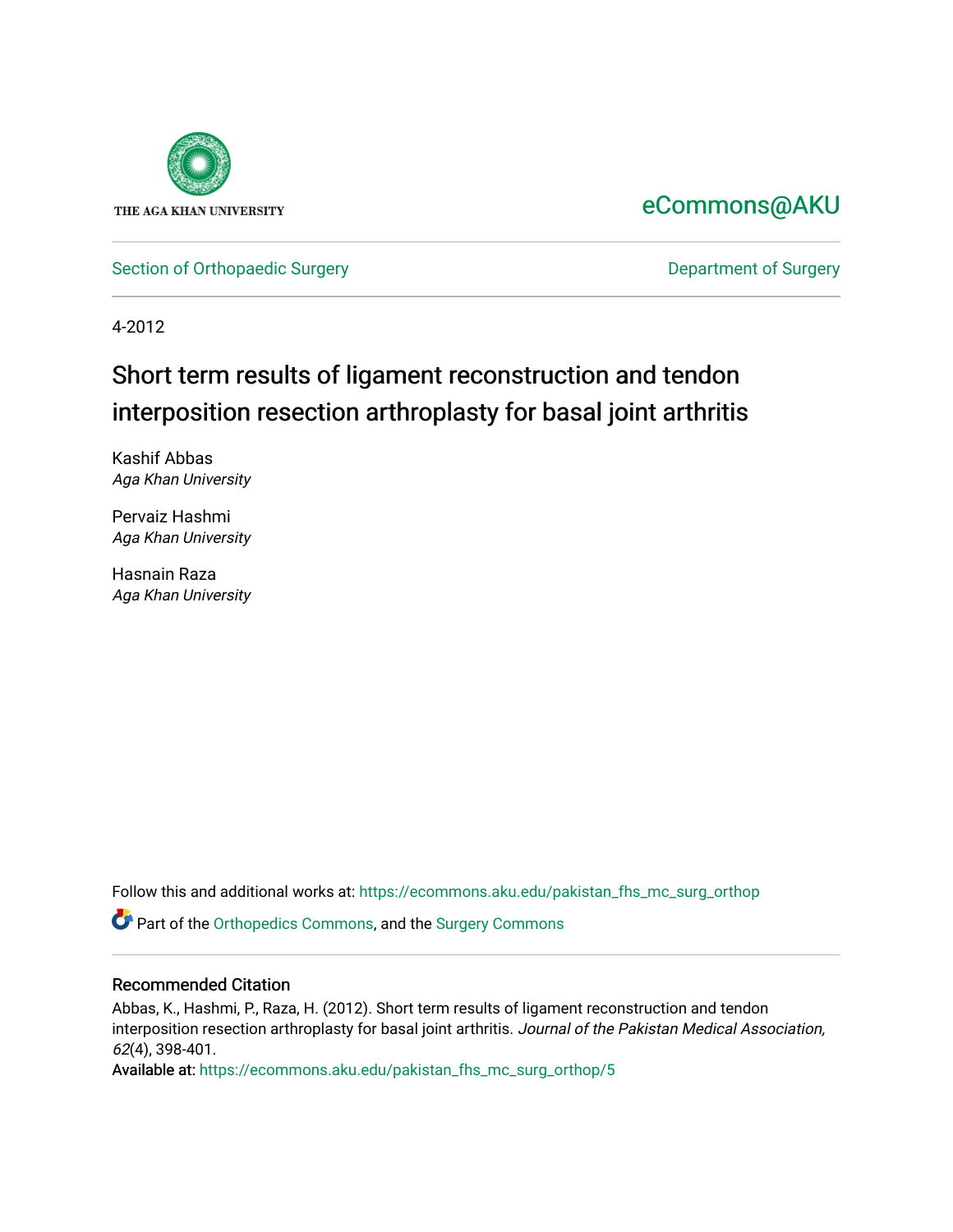**Case Series**

# **Short term results of ligament reconstruction and tendon interposition resection arthroplasty for basal joint arthritis**

Kashif Abbas, Pervaiz Hashmi, Hasnain Raza Department of surgery, Aga Khan University Hospital, Karachi.

#### **Abstract**

Carpometacarpal (CMC) joint of the thumb is the second most common site afflicted by osteoarthritis. Non surgical measures forms the first line of treatment with aim of preventing progression of disease, however, surgery becomes an option when symptoms are refractory to nonsurgical methods. Different procedures have been described in literature. Ligament reconstruction with tendon interposition (LRTI) is the most commonly performed procedure in North America for this problem.

The Aim of study was to evaluate early results of ligament reconstruction and tendon interposition for CMC joint arthritis.

This is a case series of ten patients operated in a

tertiary care hospital from December 2006 to December 2008. All cases were operated by a single surgeon. All of the patients were followed up using Quick DASH questionnaire filled preoperatively and 3 and 6 months postoperatively.

All of our patients were female. Mean duration of follow up was 34 weeks. Pain and residual laxity recorded at each clinical follow up visit after removal of thumb spica and Kirschner wire. Mean value for Quick DASH score is 31 in a 0 - 100 scale with 0 being no disability.

Ligament reconstruction and tendon interposition resection arthroplasy is an effective method of controlling symptoms with preservation of motion at CMC joint axis.

**Keywords:** Ligament reconstruction with tendon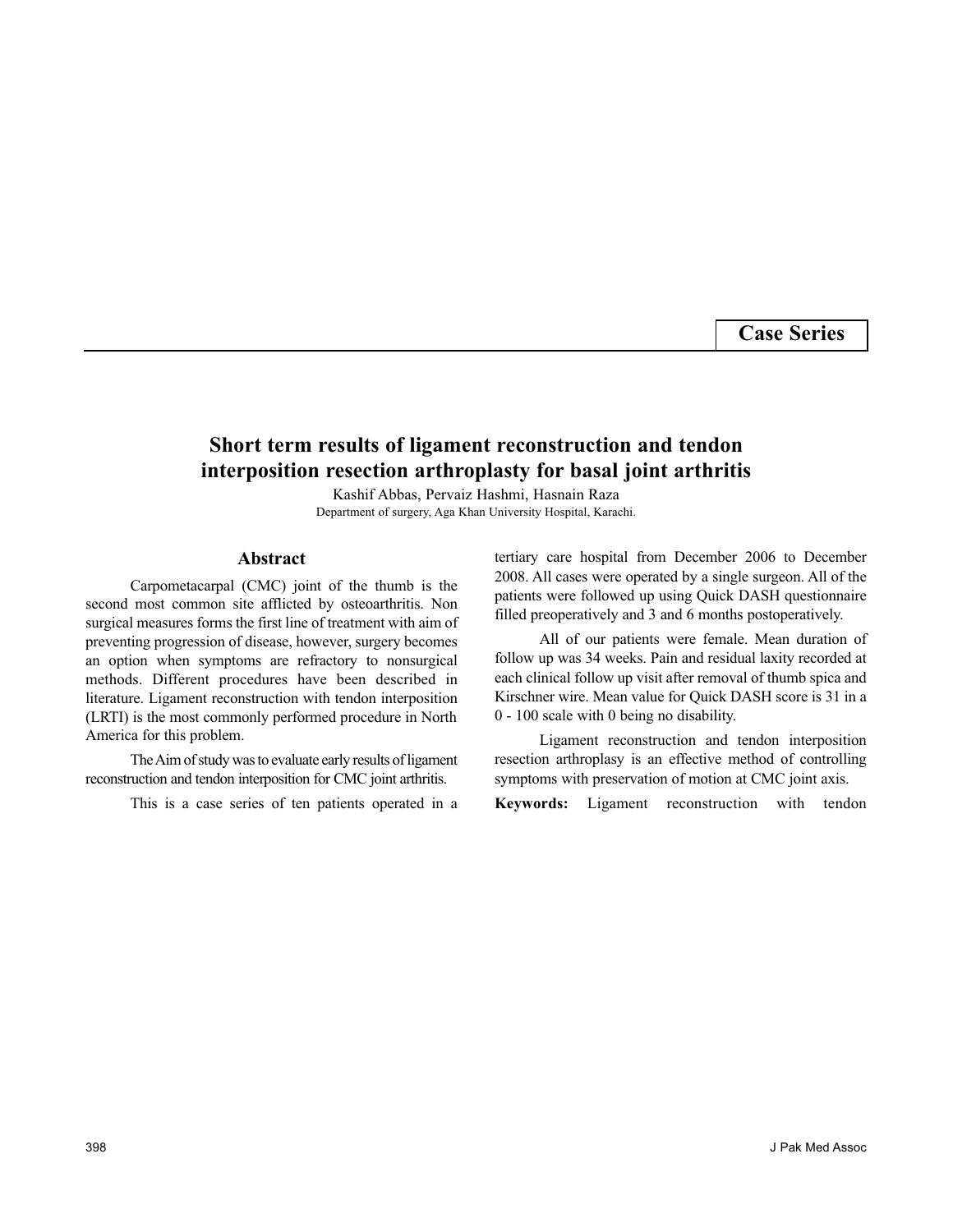interposition (LRTI), CMC joint, Quick DASH,

# **Introduction**

The involvement of the first carpometacarpal joint, also referred to as trapeziometacarpal arthritis is the second most common degenerative joint disease in hand, predominantly in females in their fifth and sixth decades of life. Unlike the hingetype joints that dominate the hand, the trapeziometacarpal or basal joint of the thumb is a uniquely structured biconcaveconvex saddle joint. Because of the paucity of bony constraints, the caropometacarpal joint has to rely on the integrity of ligaments for its stability and because of the lack of osseous constraints, contact stresses within the basal joint are large with exceptional mobility of joint. Study of postmortem materal has provided evidence of this palmar pattern of wear of the joint in close association with degeneration of the palmar oblique ligament from the articular margin of the metacarpal.<sup>4</sup> Indeed, a mechanism for osteoarthrosis of the basal joint predicated on incompetence of this ligament is substantiated by the clinical observation that symptomatic relief and prevention of osteoarthrosis follows ligament reconstruction in thumbs with abnormal trapeziometacarpal laxity.<sup>5</sup> Several classification systems have been devised to stage the disease but there seems to be a poor correlation with symptoms.6,7 Patient can have severe pain with a low radiographic stage or have no pain with pantrapezial involvement. Littler and Eaton have described a purely radiographic staging system that is the most common staging system used today.<sup>4</sup> The goals of operative treatment for painful osteoarthrosis at the basal articulation of the thumb are to relieve pain and restore stability. Tendon interposition with ligament reconstruction is more anatomical as it focuses on reconstruction of the torn ligament mechanism in addition to soft tissue interposition, to provide stability. To date no litertature has been published in our part of the region regarding ligament reconstruction, and this problem has mostly gone unnoticed without treatment.

## **Objective**

This case series of 10 patients with CME joint arthritis will show the short term assessment of improvement in clinical symptoms in patients with CMC joint arthritis treated with ligament reconstruction and tendon interposition.

I will also determine the change in mean DASH score at 3 and 6 post operative months as compared to preoperative score in patients with CMC joint arthritis treated with ligament reconstruction and tendon interposition and finally will determine the complication rate in patients with CMC joint arthritis treated with ligament reconstruction and tendon interposition.

#### **Case Series**

This is a case series of 10 patients operated from

March 2007 to Mar 2009 at the Department of Orthopaedics and Hand Surgery, The Aga Khan University Hospital Karachi. All surgeries were performed by a single surgeon using standardized technique. All cases were diagnosed and staged on the basis of radiographic and clinical presentation. Inclusion was based on convenience sampling. We excluded patients who were managed with medical treatment alone. Quick DASH (disability of arm, shoulder and hand) questionnaire were filled by all patients, preoperatively and 3 and 6 months after surgery, during their follow ups in the clinic, to assess subjective improvement of overall symptom and surgical outcome. Mean follow up of 34 weeks is available. Comparison of mean quick DASH score at 3 and 6 months with baseline was done by Wilcoxon Rankisum test.. A p-value of  $\leq 0.05$  was considered as significant.

### **Surgical Technique:**

All patients included in the study were seen in the outpatient department and identified to have basal joint arthritis according to their clinical presentation and classified on the basis of radiologic appearance. Patients were admitted a night before surgery for necessary preprations. Each one of them received prophylactic 1 gm of cefazolin at the time of induction, before inflation of tourniquet. Only one surgery was done under bier block, rest was done in GA. After standard preparation and draping, a 5 cm Wagner's/triradiate linear incision marked at junction of glabrous and non glabrous skin, centering over the trapezium was made. After carefully securing the dorsal branch of radial nerve and radial artery deep dissection was done to open the capsule with a scalpel and for the removal of the diseased trapezium with a rongeur. Another 2 cm linear incision was required at the volar aspect of the mid forearm to harvest the tendons of Palmaris longus (PL) and flexor carpi radialis (FCR). Complete length of Palmaris longus tendon was then released distally and proximally with a tendon stripper upto common origin from where it was detached using a small incision. Tendon of PL was removed completely and radial slip of FCR harvested and delivered into the triradiate incision. Anchovy is formed by Palmaris longus followed by passage of FCR slip through a bony channel at the base of the first metacarpal to its dorsum, where it is routed around and then back onto itself and sutured with the anchovy formed by PL and with the capsule under tension. This reinforces the volar, dorsal, and radial aspects of the trapeziometacarpal joint capsule. The capsule is then closed over it. Kirshner wire is passed from first to second metacarpal to provide temporary mechanical suspension. Wound closure is done in layers after securing hemostasis. Immobilization is carried out using a thumb spica.

Postoperative regimen consisted of immobilization with short arm thumb spica cast for 6 weeks followed by Kirshner wire removal. Range of motion excercises were begun with gradual progression to resistive pinch and grip strengthening by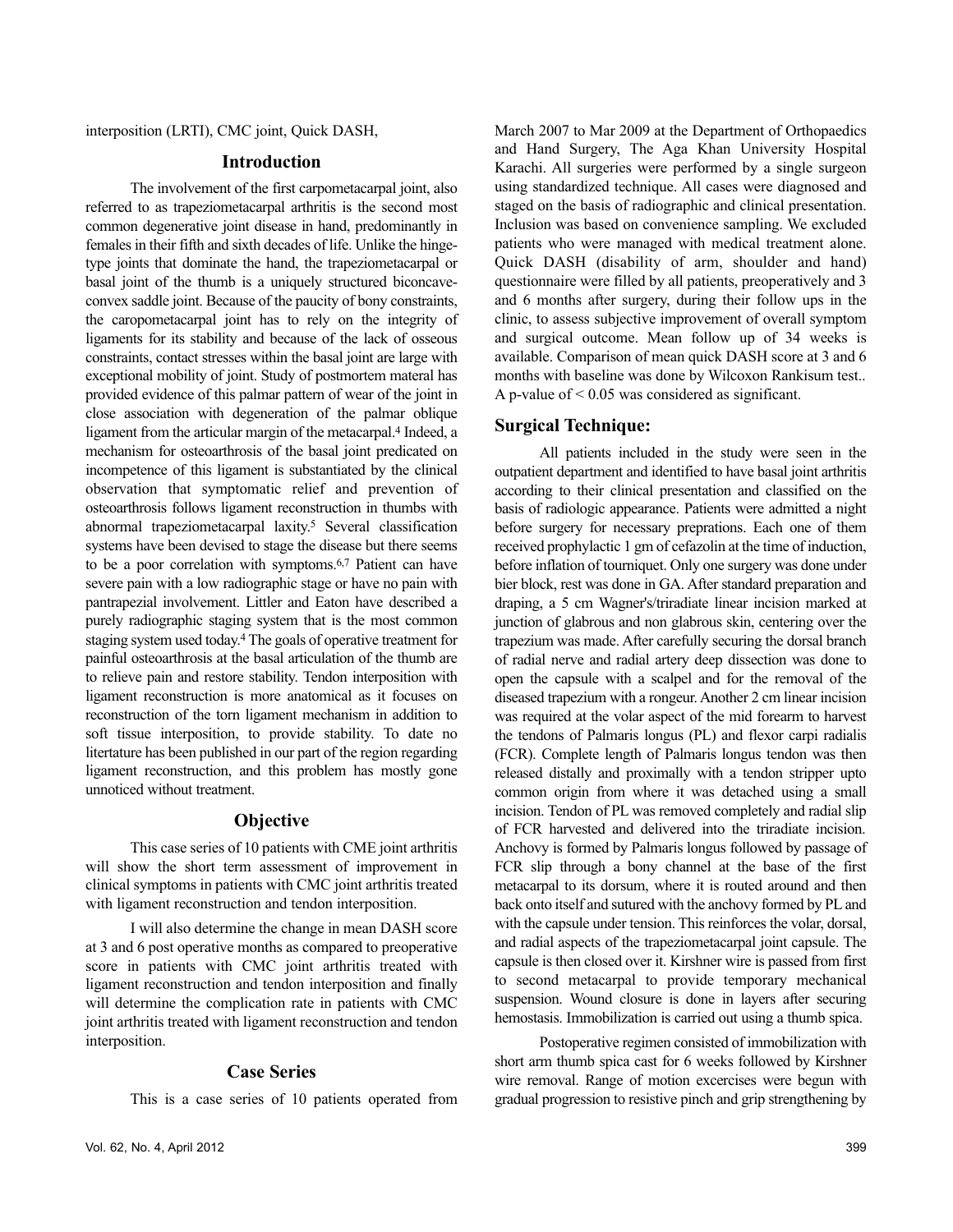12 weeks postoperatively. All of the patients were discharged on the first postoperative day. They were followed in clinic at three and six months post operatively and a Quick DASH score questionnaire was filled. DASH score is used as an outcome measure for upper limb pathology. The questionnaire comprises of several task each scored individually by patients themselves. The raw score obtained is converted into a 0 - 100 scale. The DASH has been extensively investigated with respect to its reliability, repeatability, internal consistency, validity as well as its degree of acceptance in clinical practice and proved to an appropriate tool in the evaluation of wrist and hand.

#### **Results**

This is a case series of ten patients, all were female in their sixth decade or beyond. Seven out of ten patients had symptoms involving the dominant hand. The most frequent symptom was pain (n=10/10) followed by reduced pinch strength (6/10) and stiffness (3/10). There was symptomatic improvement in patients, evident from decrease in DASH score from 58 to 40.5 and 31.3 at three and six months, respectively ( $P = 0.005$ ) One patient required 28 weeks for rehabilitation with residual pain and stiffness, while the rest of the patients recovered in a mean time of  $16 \pm 2$  weeks. One patient suffered from complex pain syndrome after the procedure which was managed with tricyclic antidepressants (TCA's) and this hampered recovery in optimum time.

**Table: Demographics.**

| Variable                        | Number (n)              |
|---------------------------------|-------------------------|
| Gender                          |                         |
| Male                            | $\mathbf{0}$            |
| Female                          | 10                      |
| Age                             |                         |
| $50 - 60$                       | 4                       |
| $61 - 70$                       | 3                       |
| $71 - 80$                       | $\overline{c}$          |
| $81 - 90$                       | $\mathbf{1}$            |
| Side                            |                         |
| Right                           | 7                       |
| Left                            | $\overline{3}$          |
| Symptoms                        |                         |
| Pain                            | 10                      |
| Reduced pinch strength          | 6                       |
| <b>Stiffness</b>                | 3                       |
| Eaton stage                     |                         |
| I                               |                         |
| $\mathbf{I}$                    | $\overline{\mathbf{c}}$ |
| Ш                               | 6                       |
| IV                              | $\overline{2}$          |
| Quick DASH Score                |                         |
| Preoperative                    | 58.8                    |
| 3 month postoperative           | 40.5                    |
| 6 month postoperative           | 31.3                    |
| Complications                   |                         |
| Complex regional pain syndrome  | $\mathbf{1}$            |
| Prolong rehabilitation duration | $\mathbf{1}$            |

#### **Discussion**

CMC joint arthritis is a prevalent condition affecting upto 10% of middle aged women.<sup>3</sup> Furthermore, considering the great degree of variability of disease, it may not be prudent to propose that a single approach for all stages can provide satisfactory results to all patients. Various surgical procedures have been described for different stages of disease, each procedure has its own merits and demerits. There are many treatment options according to varying degree of severity. Excision of the trapezium (trapeziectomy) with ligament reconstruction, with or without tendon interposition arthroplasty, has been proved to be highly effective in restoring a pain-free, stable, and functional thumb in patients with advanced thumb CMC arthritis.1,2

Traditionally arthrodesis is an option for young and active individuals and ligament reconstruction with tendon interposition is reserved for less active elderly population.<sup>13</sup> In arthrodesis, stability is achieved at the cost of mobility; however patients do get benefit in terms of pain without significant disability in pinch and grip strength.<sup>14</sup>

Treatment of CMC arthritis involves a step ladder approach based on the Eaton staging system. Conservative management with NSAIDs and short opponens splints works in stage I and early Stage II disease.4,5 As the eburnation and joint wear increases, trapezial excision is done with or without ligament reconstruction. In stage III and IV trapezial excision (whole or partial), with or without interposition material (tendon, allograft, autograft), and with or without ligament reconstruction is required. Recently, some surgeons have returned to trapezial excision alone referred to as 'haematoma arthroplasty'10-12 and have had favourable short term results, although loss of trapezial height with subsequent scaphoid impingement is a feared long term consequence which may affect long term outcome. In an attempt to prevent this collapse several alternatives to the simple trapeziectomy have been popularized. These include interposing autogenous or alloplastic tissue between the carpometacarpal and the base of the metacarpal, reconstructing the supporting ligaments with various tendons, and CMC arthrodesis.

Many variants of LRTI have been described in the literature but all have three common principles which include trazpeziectomy, ligament reconstruction, and metacarpal suspension.

Our method of reconstruction includes anchovy formed by Palmaris longus and radial slip of flexible carpi radialis tendon after reconstructing the beak ligament mechanism. This double tendon anchovy is thought to be associated with a decreased incidence of late collapse however we do not yet have results of a long term follow up in our series.

Assessment of our patients was mostly subjective based on a Quick DASH scoring system. The DASH score is